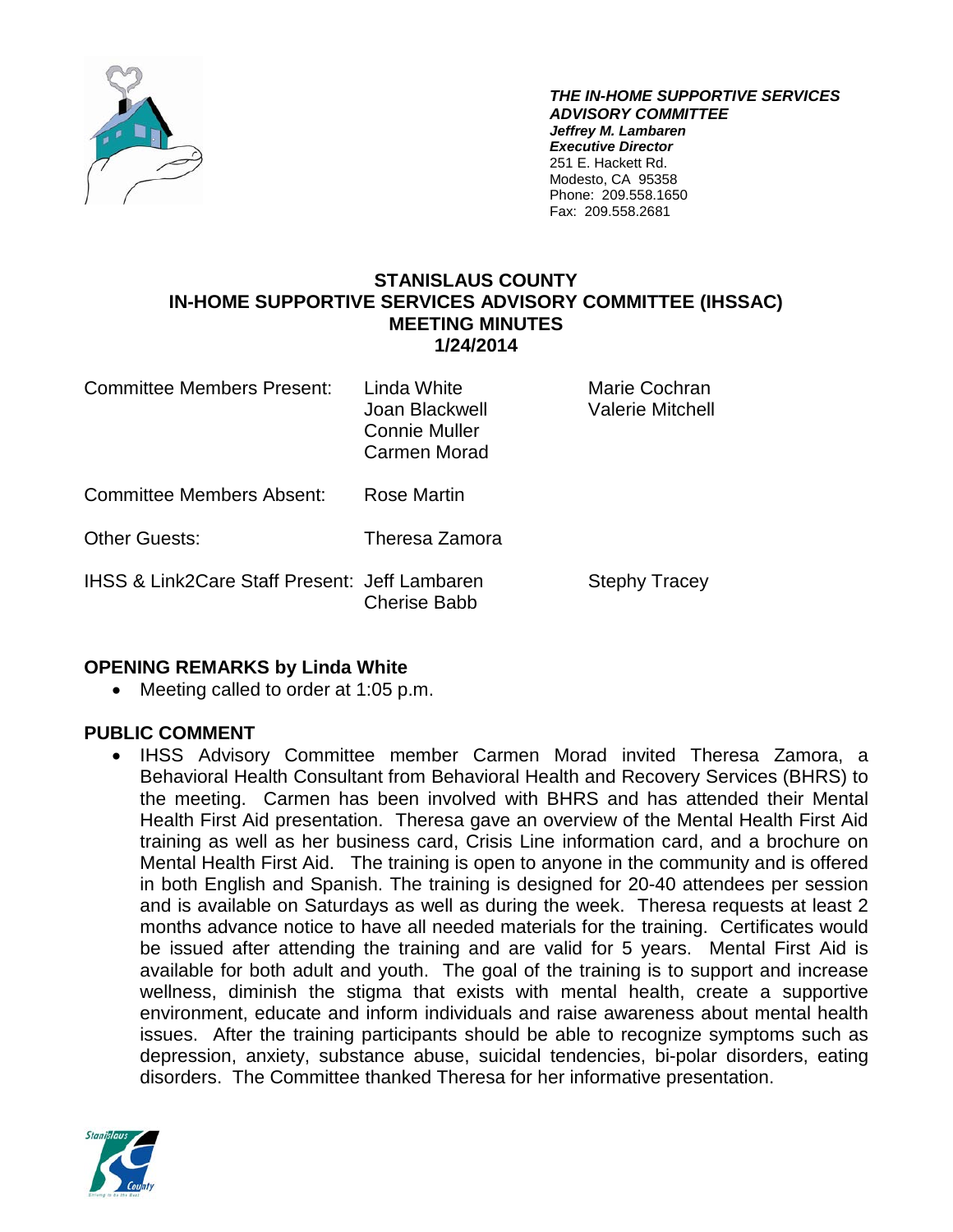### **ACCEPTANCE OF MINUTES**

• Meeting minutes from the November 15, 2013 meeting were accepted.

# **PUBLIC AUTHORITY UPDATE**

- Committee members Valerie Mitchell, Juanita Cochran, Joan Blackwell and Carmen Morad were reappointed to the IHSS Advisory Committee. A letter was sent from the Board of Supervisors to each of the reappointed members.
- AB-1234 Ethics training. After a conversation with County Counsel it was determined that AB-1234 Ethics training does apply to Committee Members. It is strongly recommended that an attorney present the AB-1234 training in case any issues or questions arise. Stanislaus County is offering AB-1234 Ethics training on Wednesday, March 5th from 6:30 pm – 8:30 pm. It is assume that the training will be held at 10th Street Place in the Chambers. Jeff will arrange to assist with transportation of Advisory Committee members if needed. Jeff requested that the Committee Members check their schedules and plan to attend the training.
- Jeff provided the Committee members with a copy of the Link2Care Registry Provider/Recipient Eligibility and Complaint Policy. The purpose of this document is to clearly define the application requirements, causes for exemption, causes for removal, complaint process and appeals process for In-Home Supportive Services (IHSS) Registry Providers and Recipients. Jeff had previous asked the Committee members to review the policy and provide input and feedback regarding the policy. The document was reviewed and the Committee members approved the policy without changes.

# **BUDGET UPDATE**

• Provider Overtime. The Governor's Proposed 2014-15 Budget seeks to address recently enacted Federal rules, which become effective January 1, 2015, that will require the payment of overtime to domestic workers (IHSS Providers) who work more than 40 hours per week. The Governor's proposal would limit IHSS Providers to 40 hours per week. The proposal would have each IHSS Provider complete a form acknowledging that they cannot work more than 40 hours per week whether they have one or multiple clients. If a Provider claims more than 40 hours, the State will send a warning letter. If the Provider does it again, they would be kicked out of the program. The cost of paying overtime compensation in the IHSS Program is estimated at \$600 million dollars. To assist IHSS Recipients who may need additional Providers, the Governor proposes a "Back-up Provider" system. The Back-up system would provide caregivers to the Recipient on short notice. Back-up Providers would receive additional compensation for their work. Additionally, the Governor's Proposed 2014-15 Budget indicated that the Federal rules change would also require payment for travel time between Recipients and additional compensated time waiting for the Recipient at medical appointments. Jeff also mentioned that there is a recent article in the LA Times "*Union Drive for Home Care Aides' Overtime Pay Could Backfire in California*" January 20, 2014, regarding the overtime issue for providers. He also noted that former IHSS Advisory Committee member, Mary Birch, was quoted in an article from the January 14, 2014, SF Gate entitled "*In-Home Workers Protest Jerry Brown's Plan to Ban OT*". Mary is her daughter's caregiver and the proposed overtime regulations would cause her to have a 40% income loss as she would lose over 100 hours per month in pay.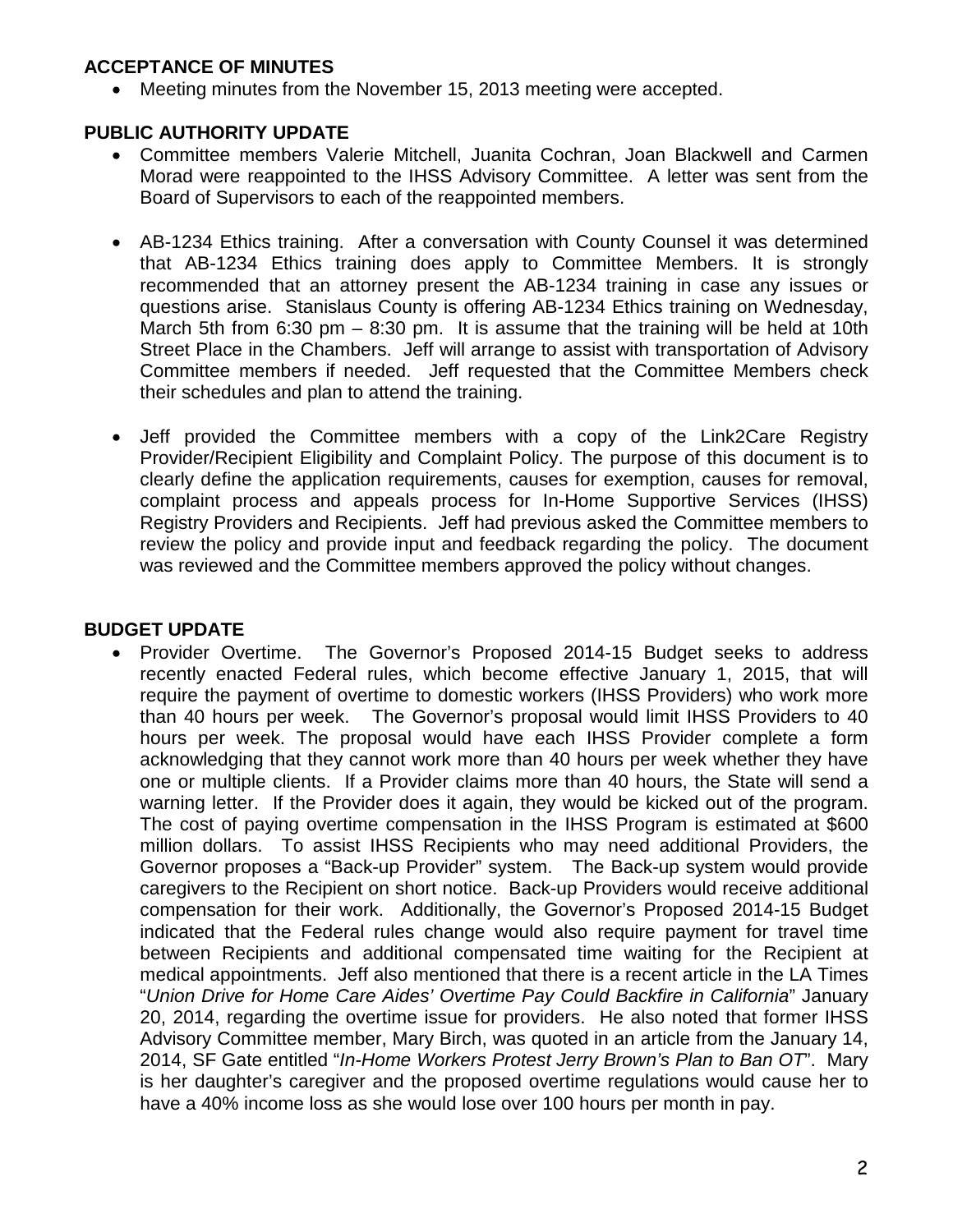# **LEGISLATIVE UPDATE**

- Handout, "AB 485." This two-year bill seeks to delink the Statewide Public Authority from the Coordinated Care Initiative (CCI). The CCI pilot program is currently in 8 counties; mostly in Southern CA. CCI seeks to reduce the cycle of frequent rehospitalization of the elderly poor by better coordinating services and providing long term care support services like IHSS to this population. Current legislation provides that when a county completes its CCI enrollment, collective bargaining with IHSS Providers unions would then shift to the State. This bill would shift collective bargaining direct to State upon passage and would no longer tie to the completion of CCI enrollment.
- There is currently a case before the United States Supreme Court, Harris vs. Quinn, involving in-home care providers. Advocates from the National Right to Work Foundation sued Illinois Governor Pat Quinn and the Service Employees International Union (SEIU). The plaintiff alleges that the State and SEIU conspired to re-label private care providers as state employees so the union could collect more fees. They are also challenging whether workers who don't want to participate in the union should be forced to pay dues.

### **FURTHER ACTION PLANNING FOR 2014**

- The Committee reviewed the January, 2014 issue of its newsletter. Connie submitted a great article for the newsletter. It also includes an article regarding the provider overtime issue, a word search jumble puzzle, and 2013 W-2 information. Our next newsletter will be published when we have additional information.
- Committee members asked about provider outreach, specifically the recruitment of Providers who live in the outlying areas of the County. Ideas that were discussed were to have postings in the Employment Development Department notifying potential caregivers of the need and to contact volunteer organizations and let them know of the need. Jeff mentioned this is possible but added that we need to balance the number of Providers on the Registry and Recipients needing services.
- 11<sup>th</sup> Annual Disability Capitol Day in Sacramento on Wednesday, May 21st @ 10:00am. Carmen expressed possible interest in attending. If so, she would want the Committee to come up with an action plan. Suggestions include contacting our legislators beforehand and supply them with statistics regarding our program. All members are requested to bring ideas to the next meeting for further discussion.

### **COMMITTEE MEMBERS REPORT**

• Linda shared American Federation of State County and Municipal Employees (AFSCME) bulletin.

# **MEETING SCHEDULE FOR NEXT CALENDAR YEAR**

• Jeff distributed the 2014 meeting schedule for the Committee's approval. Meetings will now be held on a monthly basis. The Committee approved the meeting schedule and it will be posted on the Committee's website.